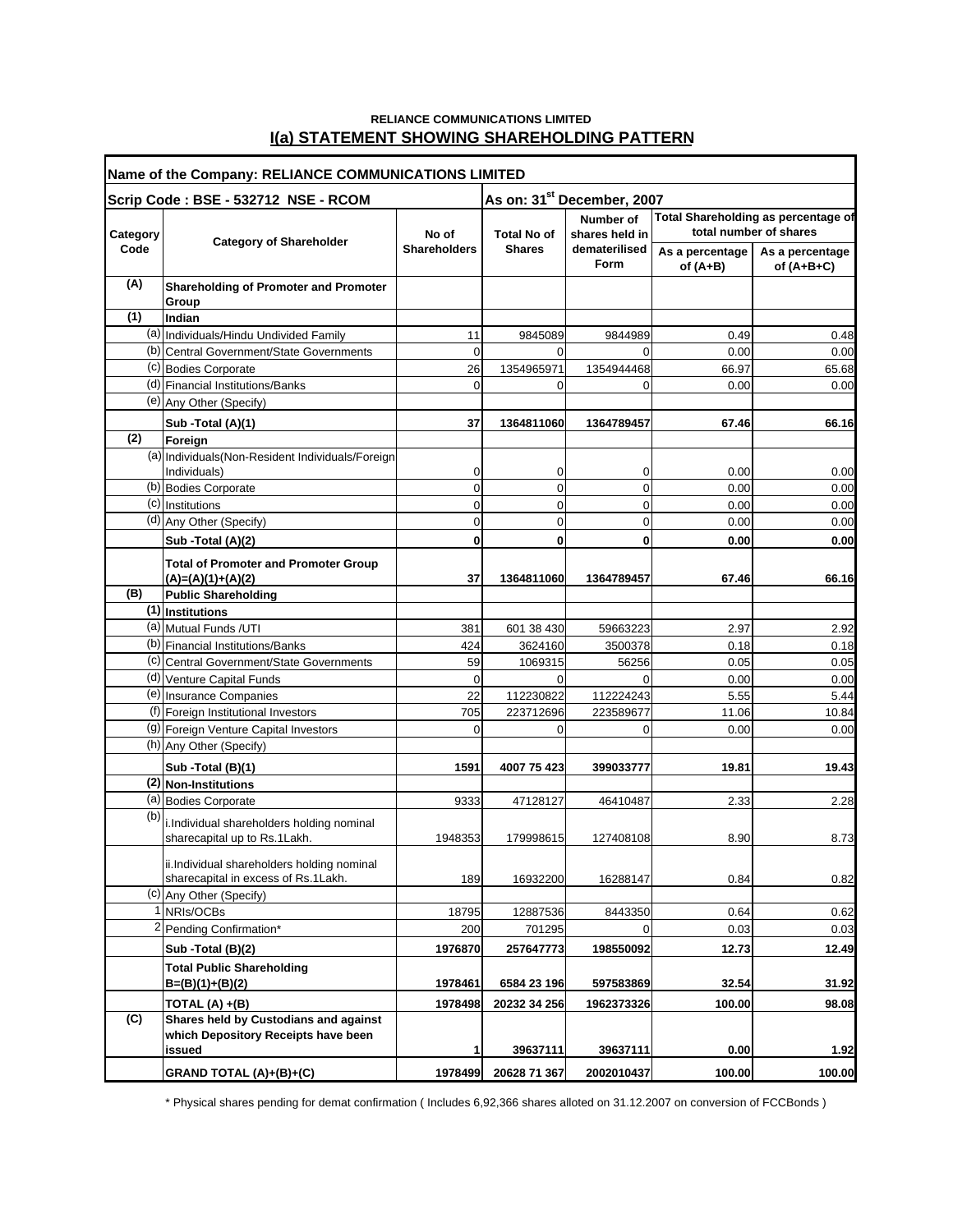(SHAREHOLDING PATTERN- 31.12.2007)

### **I(b) Statement showing shareholding of persons belonging to the category "Promoter and Promoter Group"**

| <b>Sr No</b> | Name of the shareholder                                                                  | No of shares     | Shares as a percentage of total<br>number of shares{i.e., Grand Total<br>$(A)+(B)+(C)$ indicated in statement<br>at para(I)(a) above} |
|--------------|------------------------------------------------------------------------------------------|------------------|---------------------------------------------------------------------------------------------------------------------------------------|
|              | AAA Communication Private Limited                                                        | 1 30 81 10 172   | 63.41                                                                                                                                 |
|              | <b>Reliance Capital Limited</b>                                                          | 18461758         | 0.89                                                                                                                                  |
|              | 3 Sonata Investments Limited                                                             | 1 37 75 000      | 0.67                                                                                                                                  |
|              | 4 Reliance Innoventures Private Limited                                                  | 1 15 29 001      | 0.56                                                                                                                                  |
|              | 5 Smt. Kokila D. Ambani                                                                  | 46 65 227        | 0.23                                                                                                                                  |
|              | 6 Hansdhwani Trading Company Pvt. Ltd                                                    | 30 00 040        | 0.15                                                                                                                                  |
|              | Shri Anil D. Ambani                                                                      | 18 59 171        | 0.09                                                                                                                                  |
|              | 8 Mast Jaianmol A. Ambani (through Father and natural<br>guardian Shri Anil D. Ambani)   | 16 69 759        | 0.08                                                                                                                                  |
|              | 9 Smt. Tina A. Ambani                                                                    | 16 50 832        | 0.08                                                                                                                                  |
|              | 10 Reliance General Insurance Co Ltd                                                     | 90 000           | 0.00                                                                                                                                  |
|              | 11 Mast Jaianshul A. Ambani (through Father and natural<br>guardian Shri Anil D. Ambani) | 100 <sup>1</sup> | 0.00                                                                                                                                  |
|              | TOTAL                                                                                    | 1 36 48 11 060   | 66.16                                                                                                                                 |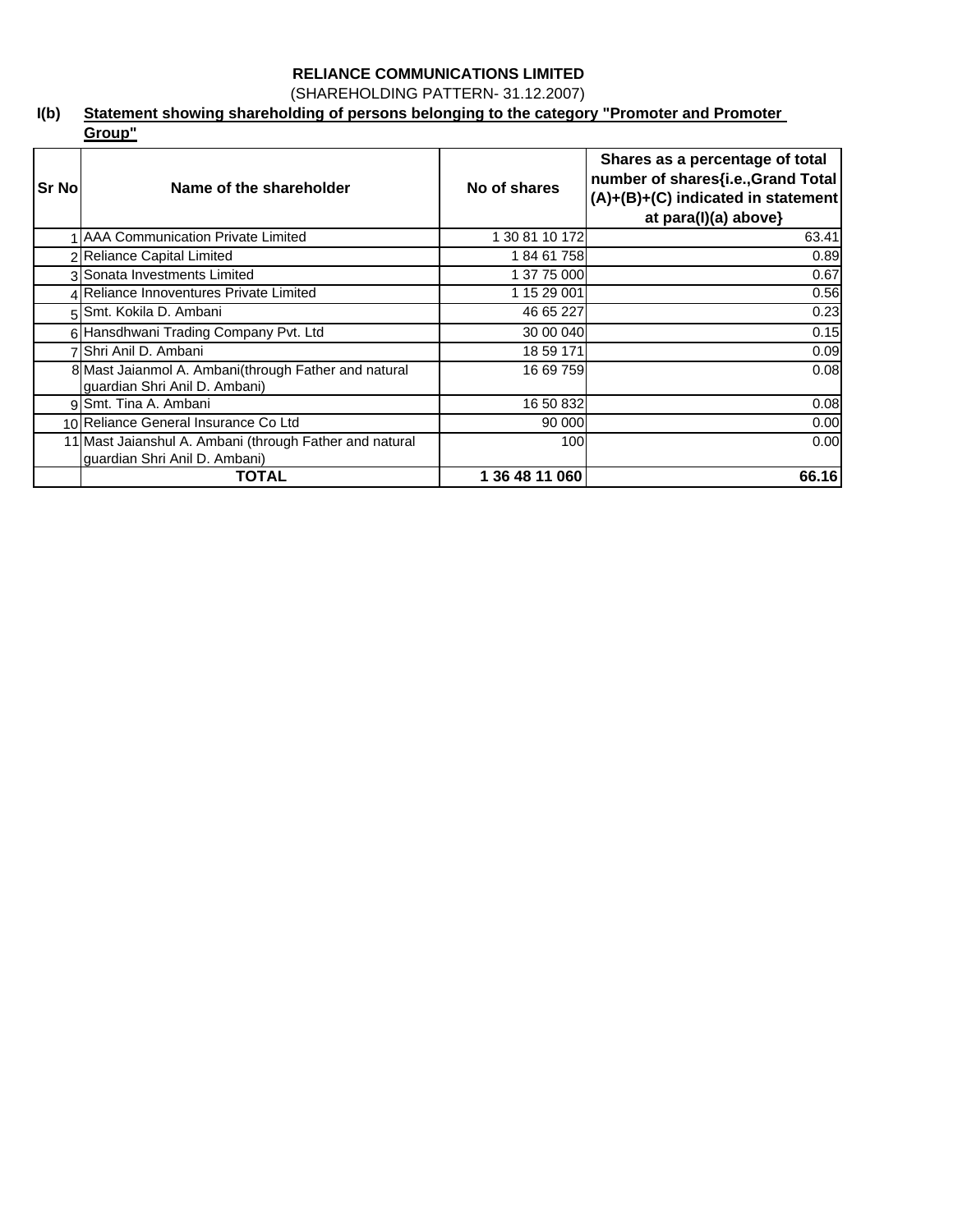(SHAREHOLDING PATTERN - 31.12.2007)

### **I(c) Statement showing shareholding of persons belonging to the category "Public" and holding more than 1% of the total number of shares**

| <b>Sr No</b> | Name of the shareholder                                                   | No of shares | Shares as a percentage of total<br>number of shares{i.e., Grand Total<br>$(A)+(B)+(C)$ indicated in statement at<br>para(I)(a) above} |
|--------------|---------------------------------------------------------------------------|--------------|---------------------------------------------------------------------------------------------------------------------------------------|
|              | 1 Life Insurance Corporation of India                                     | 98150106     | 4.76                                                                                                                                  |
|              | 2 Deutsche Bank Trust Company Amercias, As<br>despoistary for GDR Holders | 39637111     | 1.92                                                                                                                                  |
|              | TOTAL                                                                     | 137787217    | 6.68                                                                                                                                  |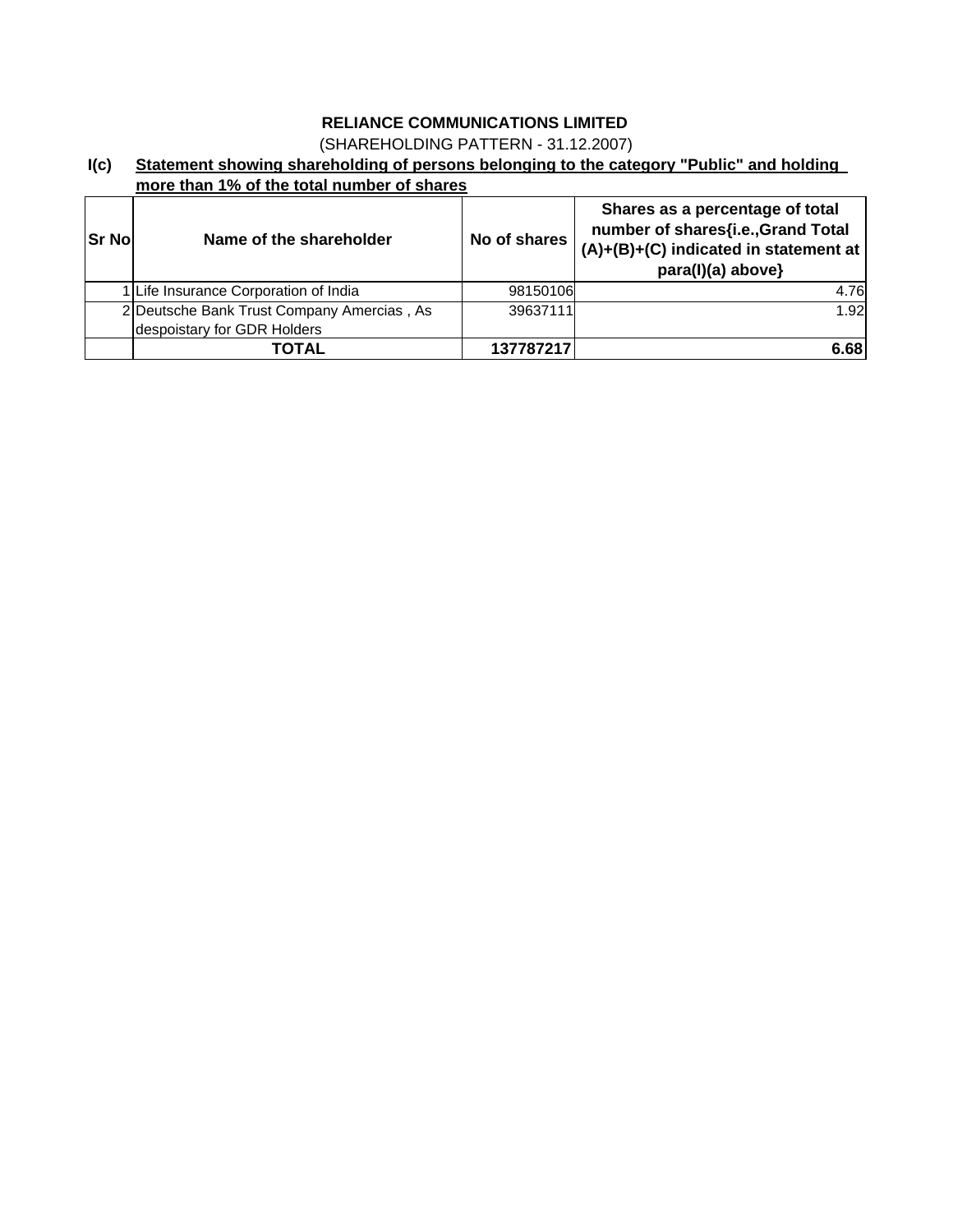(SHAREHOLDING PATTERN - 31.12.2007)

#### **I(d) Statement showing details of locked -in shares**

| Sr No | Name of the shareholder              | No of locked-in shares | Locked-in shares as a percentage<br>of total number of shares{i.e., Grand<br>Total $(A)+(B)+(C)$ indicated in<br>statement at para(I)(a) above} |
|-------|--------------------------------------|------------------------|-------------------------------------------------------------------------------------------------------------------------------------------------|
|       | I IAAA Communication Private Limited | 205371142              | 9.96                                                                                                                                            |
|       | TOTAL                                | 205371142              | 9.96                                                                                                                                            |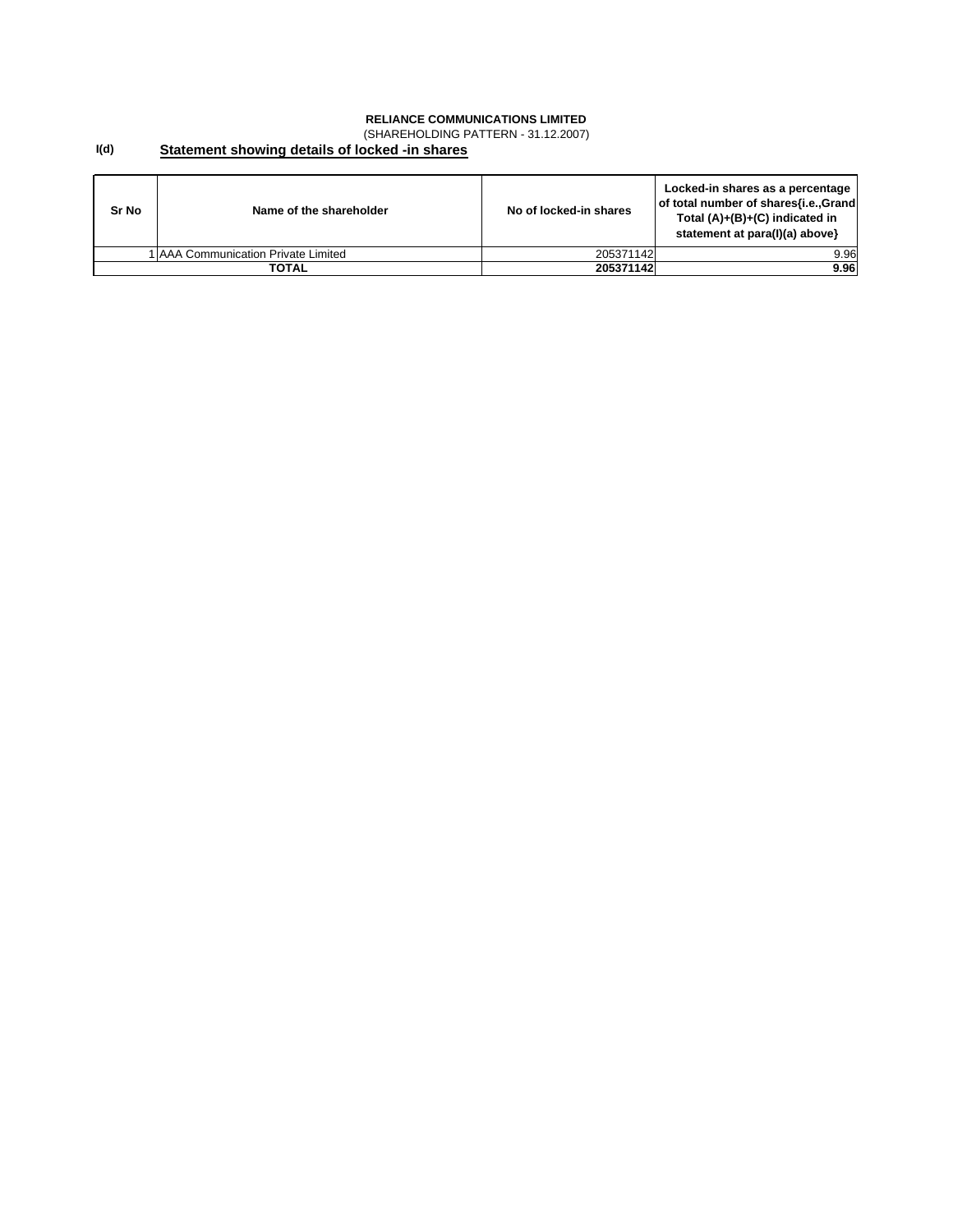(SHAREHOLDING PATTERN - 31.12.2007)

### **II(a) Statement showing details of Depository Receipts (DRs)**

| Sr No | Type of outstanding DR<br>(ADRs, GRDs, SDRs, etc.) | <b>Number of outstanding DRs</b> | No of shares underlying<br>outstanding DRs | Shares underlying outstanding<br>DRs as a percentage of total<br>number of shares{i.e.,Grand<br>Total (A)+(B)+(C) indicated in<br>statement at para(I)(a) above} |
|-------|----------------------------------------------------|----------------------------------|--------------------------------------------|------------------------------------------------------------------------------------------------------------------------------------------------------------------|
|       | 1 GDRs                                             | 39637111                         | 39637111                                   | 1.92                                                                                                                                                             |
|       |                                                    | TOTAL                            | 39637111                                   | 1.92                                                                                                                                                             |